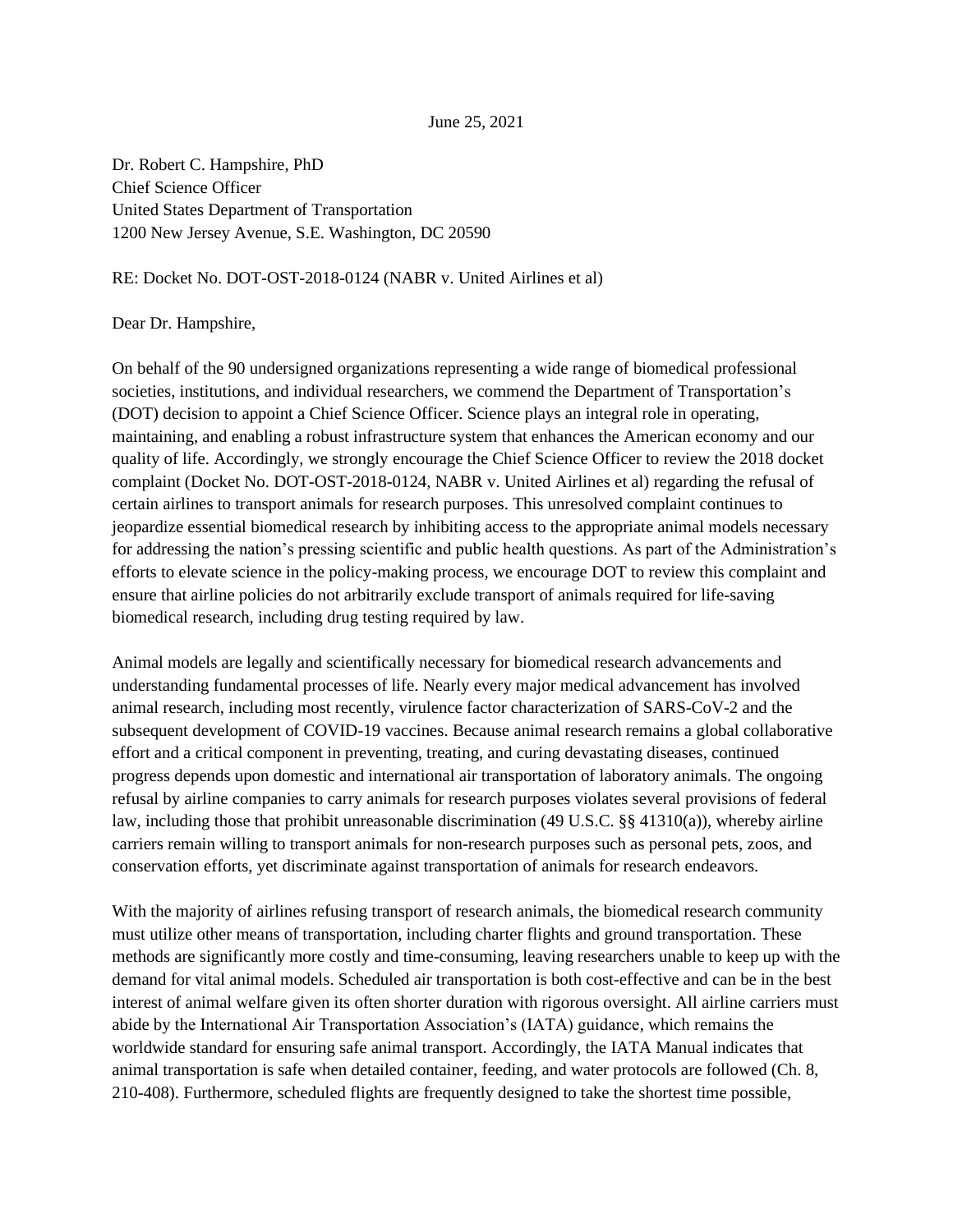resulting in less overall stress on animals. Several studies have shown that biological stress alters animal hormone levels and weakens their immune responses<sup>1,2,3</sup>, potentially leading to confounding results in research studies. Considering that good science and animal welfare are complementary objectives, transportation methods that minimize stress and enhance animals' ability to sustain travel are essential for preserving animal health and strengthening critical research necessary for scientific growth.

Airline restrictions continue to endanger the nation's global competitiveness as world leaders in scientific discovery and limit researchers' access to appropriate animal models. Laboratory animal models are not only essential for facilitating our nation's response to the ongoing COVID-19 pandemic, but also play an integral role in understanding various other diseases afflicting numerous Americans, including Alzheimer's disease, cancer, and diabetes. As other nations accelerate investments in research and development, we are concerned that leaving this issue unresolved will unnecessarily delay U.S. research productivity and weaken our nation's ability to respond to future public health crises.

To strengthen U.S. research leadership, we encourage DOT to enforce laws that enhance rather than undermine scientific innovation. Therefore, we respectfully urge the Chief Science Officer to review the 2018 National Association for Biomedical Research complaint to secure the U.S.'s position as a global scientific leader and ensure sustained biomedical progress that will advance human and animal health.

Sincerely,

American Academy of Neurology American Association for Accreditation of Laboratory Animal Care (AAALAC International) American Association of Immunologists American Association for Laboratory Animal Science (AALAS) American Association of Veterinary Medical Colleges American Brain Coalition American College of Neuropsychopharmacology American Psychological Association (APA) American Physiological Society American Society for Bone and Mineral Research American Society of Laboratory Animal Practitioners American Society for Microbiology American Society for Nutrition American Society for Pharmacology and Experimental Therapeutics American Society of Primatologists American Surgical Association American Veterinary Medical Association Americans for Medical Progress Amgen Association of American Medical Colleges Association of American Universities Association of Primate Veterinarians (APV) Association for Research in Vision and Ophthalmology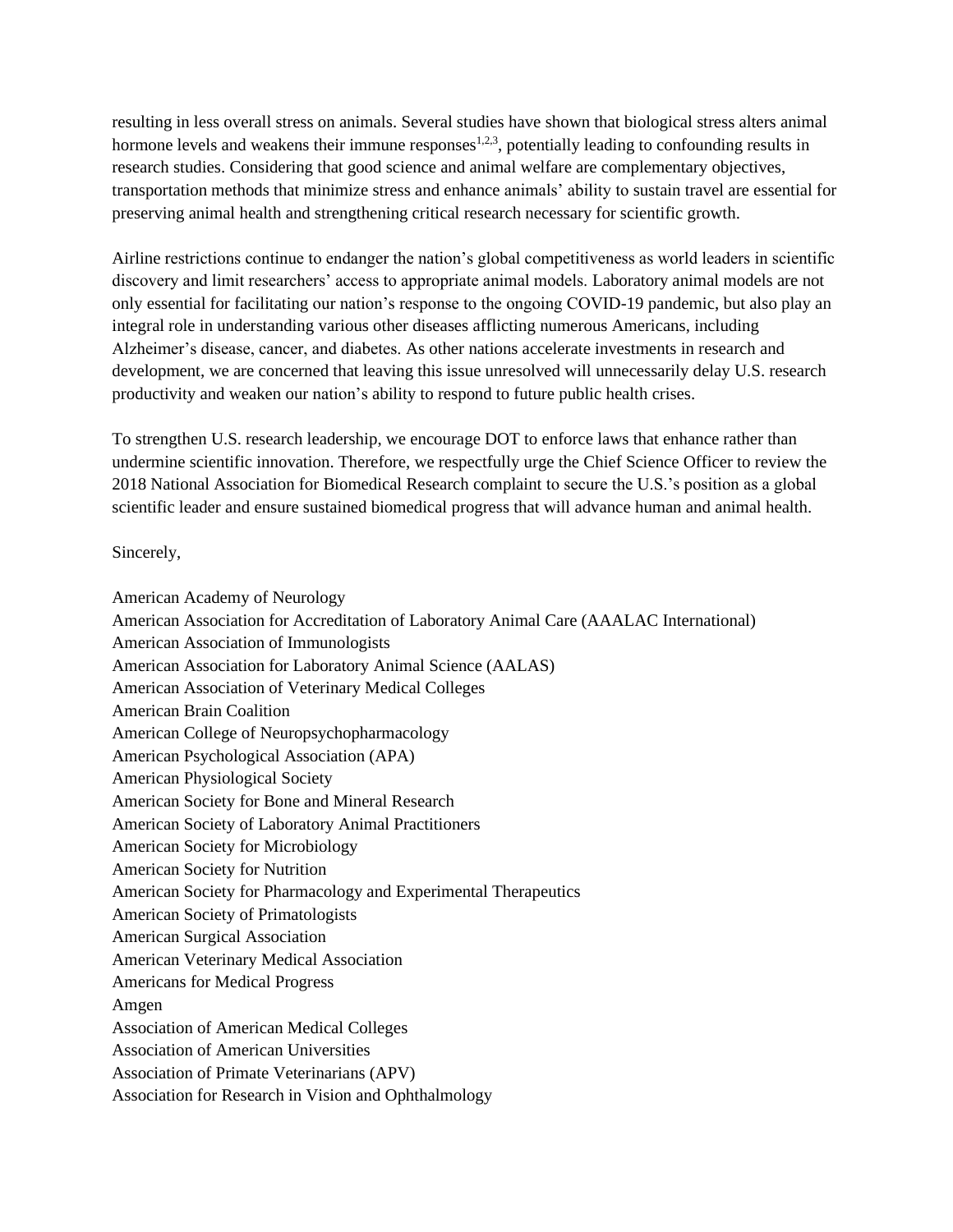Baylor College of Medicine California Biomedical Research Association California National Primate Research Center Calvert Labs Case Western Reserve University Charles River Laboratories Comparative Biosciences, Inc. Covance Laboratories Inc. Craig H. Neilsen Foundation Duke University Endocrine Society Envigo European Animal Research Association Experimur Federation of American Societies for Experimental Biology Genetics Society of America Harvard Medical School Harvard University Hilltop Lab Animals, Inc. Indiana University Institutional Animal Care and Use Committee Louisiana State University Marshall BioResources Mass General Brigham Memorial Sloan Kettering Cancer Center National Association for Biomedical Research New Jersey Association for Biomedical Research New York University's Langone Health/NYU Grossman School of Medicine Northwest Association for Biomedical Research Novartis Pharmaceuticals Corporation Oregon Health & Science University Oregon National Primate Research Center Pennsylvania Society for Biomedical Research Pfizer Sanofi Sinclair Research Center Society for Neuroscience Society for Redox Biology and Medicine Society of Toxicology Southwest National Primate Research Center Supporting Truth about Animal Research (STAR): A Coalition of Scientific Societies Taconic Biosciences Texas Society for Biomedical Research The Histochemical Society